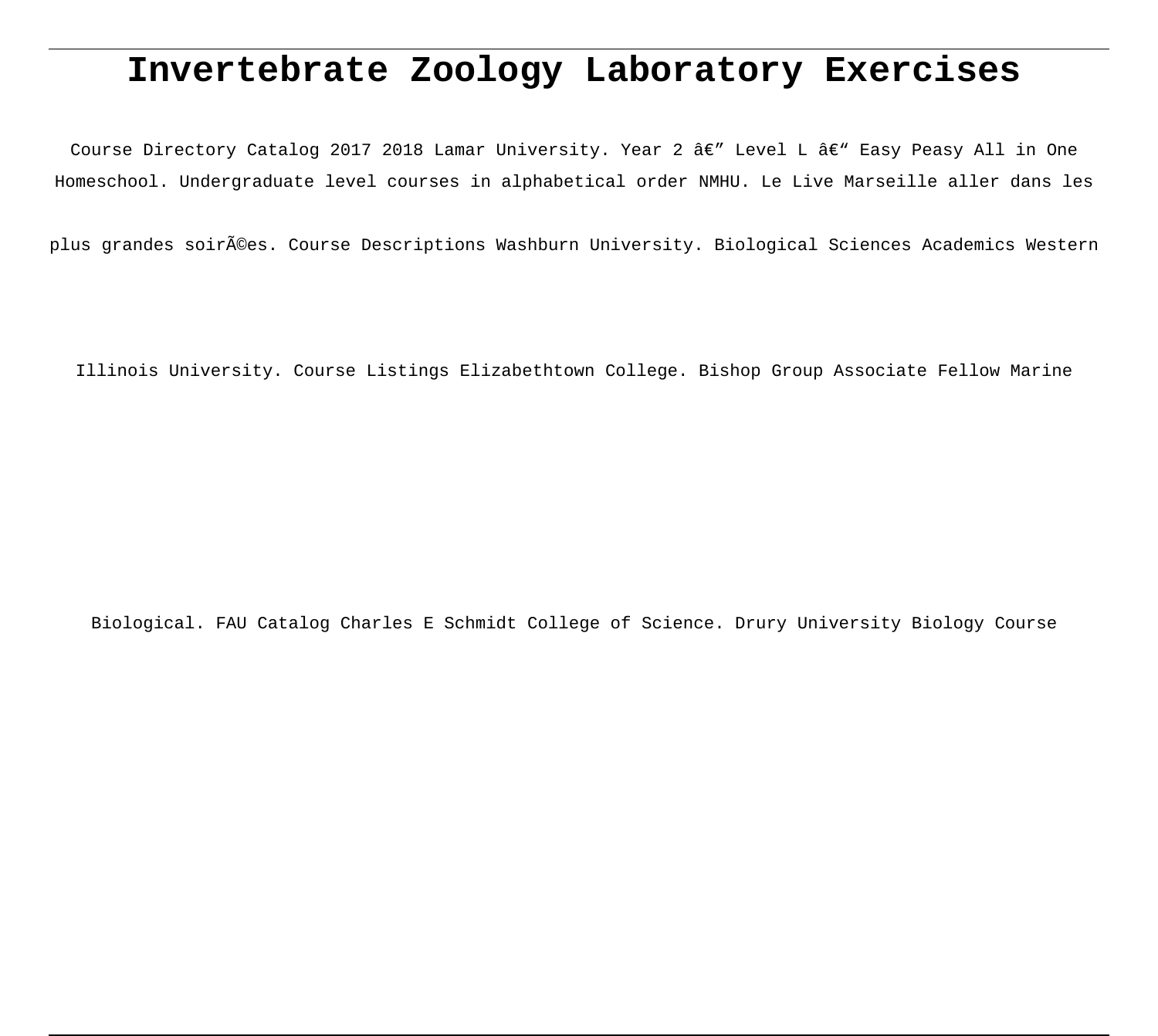Romalea guttata Houttuyn. Amazon com Digital Zoology Version 2 0 CD ROM with. Department of Biology lt Unversity of Wisconsin Platteville. Biology BIO gt Academic Calendar University of the. Biological Sciences lt Sacramento State. Biology Courses Department of Biology Undergraduate. Subject Science Wikibooks open books for an open world. Biology BIOL lt Johnson County Community College. Biology Degree Bellevue University. Department of Biology lt University of North Carolina at. College of Liberal Arts amp Sciences lt The University of Kansas. Nassau Community College College Catalog

Biology. Fall 2018 Class Schedule Registrar Macalester College. Ilyanassa obsoleta The Exotics Guide.

Course Descriptions Undergraduate Catalog 2014 2016. Los Rios Community College District. Course

### Descriptions Graduate Catalog 2013 15 Sam. Ideadiez com

### **Course Directory Catalog 2017 2018 Lamar University**

May 9th, 2018 - Course Number 3102 Credit Hours 1 Title Narrat for Prior Experential Learning Credit Course Description Students are guided in the development of an outcome based learning narrative which allows them the opportunity to translate knowledge and skills obtained through life and work experiences into academic credit''Year 2 â€" Level L â€" Easy Peasy All In One Homeschool May 8th, 2018 - Level L For Levels 1st 4th Please Review The FAQs And Contact Us If You Find A Problem With A Link Materials Basic Supplies Day 1 Bible Read Mark 1 1 20 What Did John The Baptist Tell People To Do In Order To Prepare For Jesusâ€<sup>™</sup> Coming'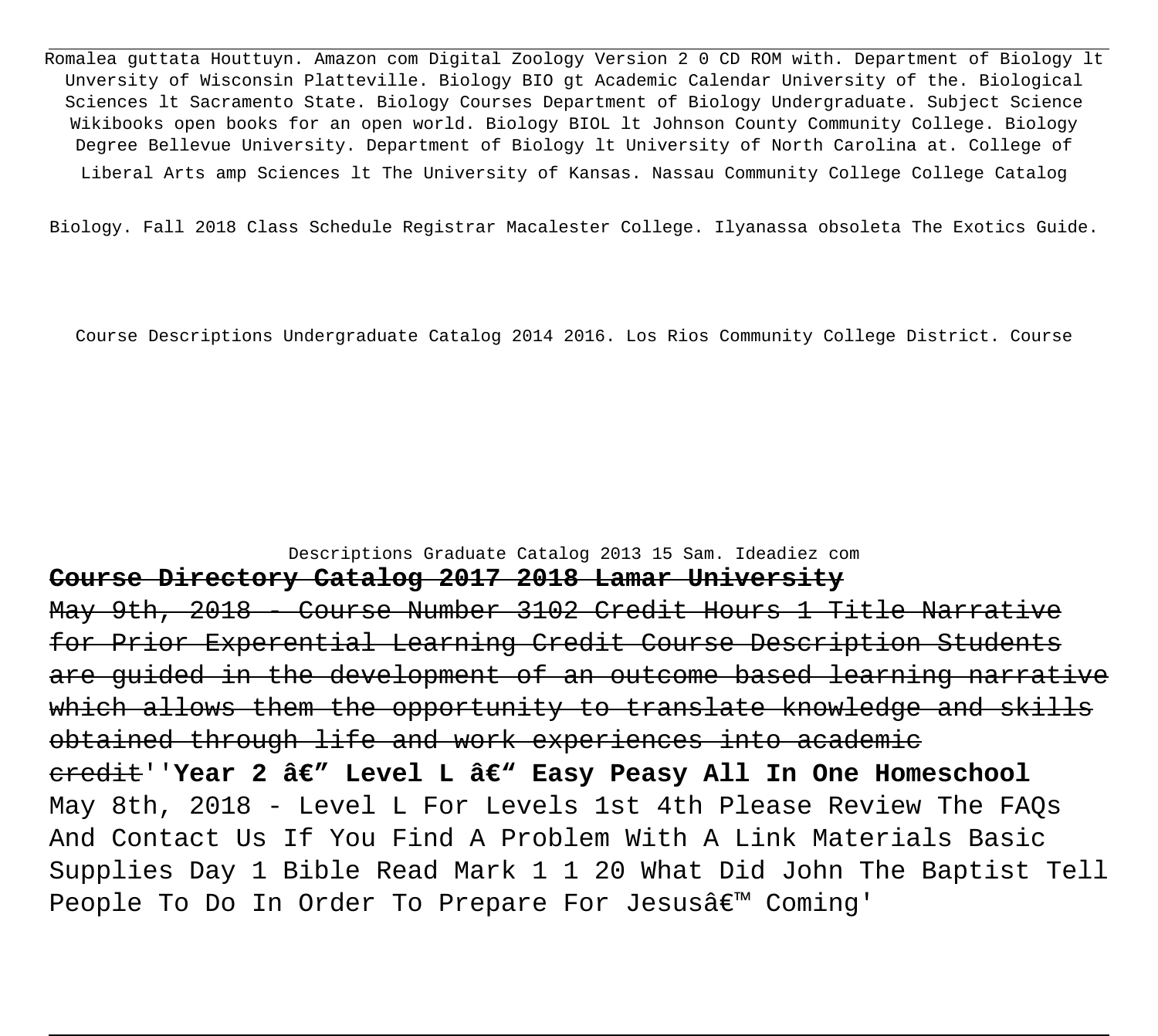## '**undergraduate level courses in alphabetical order nmhu**

may 9th, 2018 - american sign language lang courses in lang 109 american sign language 1 4 fa sp this course introduces the student to american sign language asl'

### Le Live Marseille Aller Dans Les Plus Grandes Soir**Ã**©es

May 11th, 2018 - Retrouvez Toutes Les Discothà que Marseille Et Se Retrouver Dans Les Plus Grandes

## soirées En Discothèque à Marseille

## '**Course Descriptions Washburn University**

May 8th, 2018 - Course Descriptions The Biology Department offers a wide selection of lower and upper division courses to support Biology Degree Programs as well as numerous other programs within the College of Arts amp Sciences the School of Applied Studies and the School of Nursing''**Biological Sciences Academics Western Illinois University**

May 8th, 2018 - Course Descriptions Please Refer To The Undergraduate Catalog For Detailed Program Information And Course Requirements BIOLOGY BIOL 100 Biological Concepts 4 General Education Natural Sciences A Laboratory Course Recommended For Nonscience Majors Relating Reproduction Heredity Evolution Ecology And Behavior To Human Life And The''**Course Listings Elizabethtown College**

May 9th, 2018 - Course Listings The Course Listings webpage is designed to inform students on scheduling opportunities over various semesters OPEN for registration'

'**Bishop Group Associate Fellow Marine Biological** May 9th, 2018 - Suspension Feeding Sessile Invertebrates Make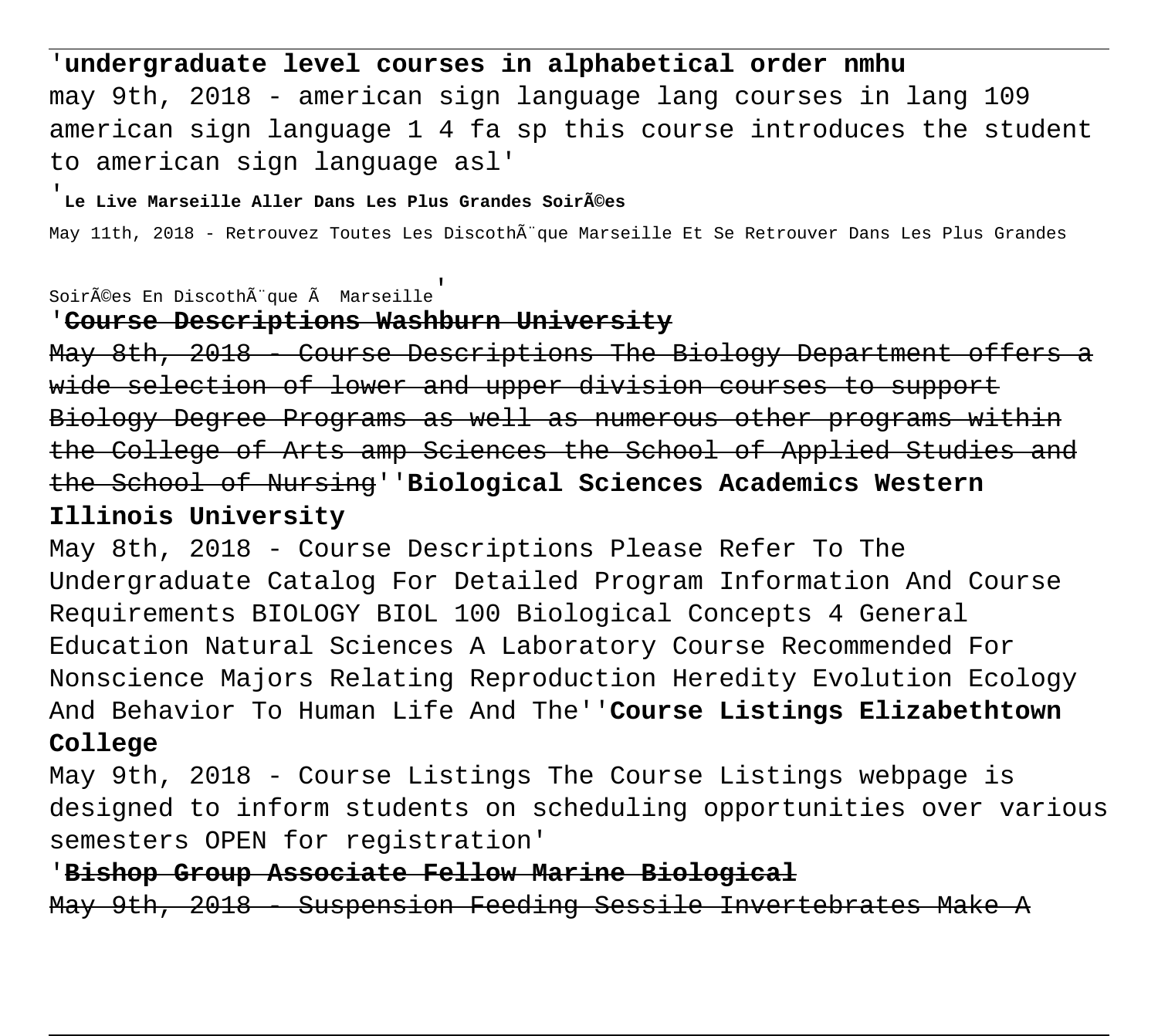Major Contribution To Benthicâe"pelagic Coupling And Create Habitats Exploited By Numerous Motile

## '**FAU CATALOG CHARLES E SCHMIDT COLLEGE OF SCIENCE**

MAY 7TH, 2018 - CHARLES E SCHMIDT COLLEGE OF SCIENCE COURSE DESCRIPTIONS BIOLOGICAL SCIENCES CHEMISTRY AND BIOCHEMISTRY COMPLEX SYSTEMS AND BRAIN SCIENCES'

## '**drury university biology course descriptions**

may 9th, 2018 - an introductory course focusing on major biological concepts relating to molecular and cellular biology and genetics lecture and laboratory intended for students majoring in science related disciplines'

'**Biological Sciences BSc Hons C100 Lancaster University May 7th, 2018 - Find Out More About Studying Biological Sciences BSc Hons C100 At Lancaster University**''**eastern lubber grasshopper Romalea guttata Houttuyn**

May 8th, 2018 - This grasshopper is well known in the southeastern USA and elsewhere due to its large

size and widespread use in biology classrooms for dissection exercises Also it can be of economic

importance in Florida It is one of a few species of grasshoppers in Florida that occurs in large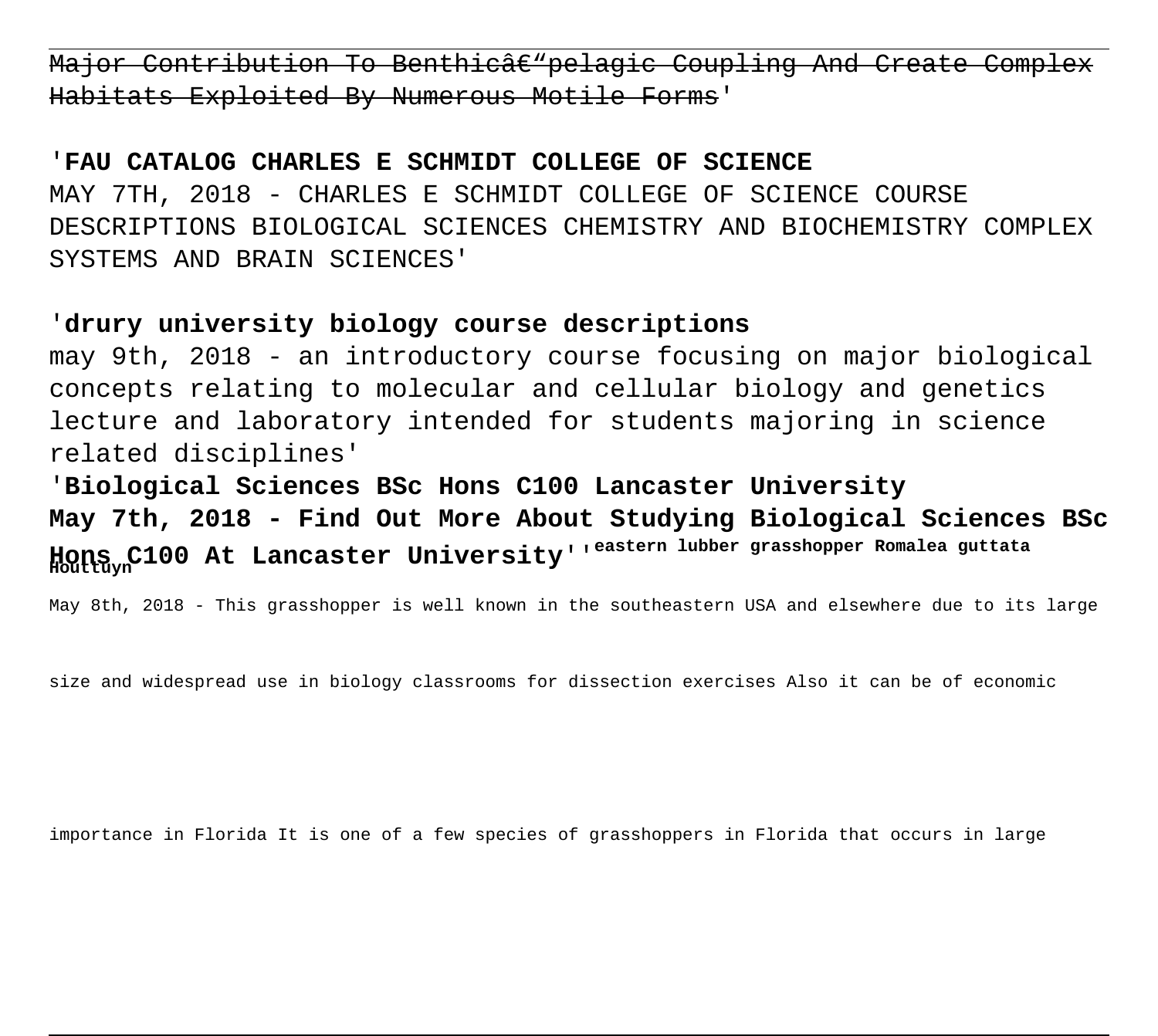## july 17th, 2002 - amazon com digital zoology version 2 0 cd rom with workbook 9780072564815 jon houseman books'

#### '**Department of Biology lt Unversity of Wisconsin Platteville**

May 10th, 2018 - Pre Professional Programs The following pre professional programs are administered and advised through the UW Platteville Biology Department Pre Chiropractic'

#### '**biology bio gt academic calendar university of the**

may 11th, 2018 - please note that not all courses are offered every semester bio 083 3 credits pre

college biology i prerequisite s none english 10 recommended,

## '**biological sciences lt sacramento state may 10th, 2018 - college of natural sciences and mathematics program description the department of biological sciences offers both**

**undergraduate and graduate degree programs**' '**Biology Courses Department of Biology Undergraduate** May 10th, 2018 - BIO 101 Biology in Your World General Education Course Focus on Life Sciences A non laboratory course that can fulfill the General Education requirement in the Life Sciences''**Subject Science Wikibooks open books for an open world** May 9th, 2018 - Books in this subject area deal with science any systematic knowledge base or prescriptive practice that is capable of resulting in a prediction or predictable type of outcome' '**BIOLOGY BIOL LT JOHNSON COUNTY COMMUNITY COLLEGE MAY 11TH, 2018 - BIOL 110 NUTRITION FOR LIFE 2 HOURS DESIGNED FOR STUDENTS WHO WISH TO APPLY NUTRITION INFORMATION TO THEIR LIVES THIS COURSE EXPLORES HOW FOOD SELECTION AFFECTS BODY SIZE BODY**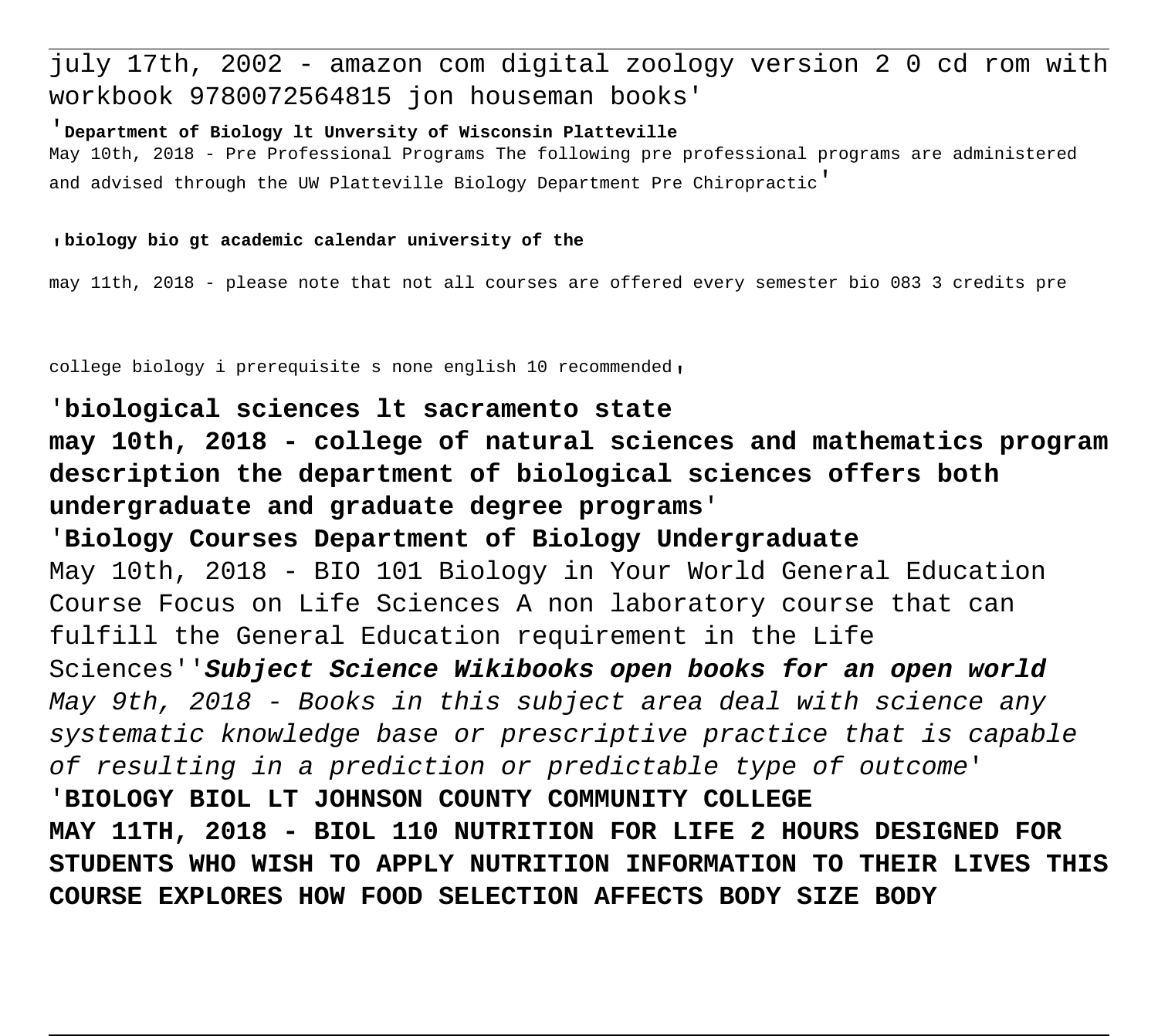**COMPOSITION PERFORMANCE DISEASE RESISTANCE IMPACT ON THE ENVIRONMENT AND LONGEVITY**'

## '**Biology Degree Bellevue University**

May 7th, 2018 - Bellevue University S Biology Degree Offers In Class And Online Study In A Broad Spectrum Of The Natural Sciences Including Biological Organisms To Prepare You For A Career In Allied Health Sciences Or Graduate Studies'

'**Department Of Biology Lt University Of North Carolina At** May 4th, 2018 - BIOL 395 Undergraduate Research In Biology 1 3 Credits Permission Of The Instructor Majors Only Hands On Research In The Laboratory And Or Field Involving The Study Of

## Biology''**COLLEGE OF LIBERAL ARTS AMP SCIENCES LT THE UNIVERSITY OF KANSAS**

MAY 11TH, 2018 - THE COLLEGE OF LIBERAL ARTS AND SCIENCES AIMS THE COLLEGE OF LIBERAL ARTS AND SCIENCES CALLED THE COLLEGE IS KUÂ $\epsilon$ <sup>m</sup>S LARGEST ACADEMIC UNIT WITH MORE THAN 50 DEPARTMENTS AND PROGRAMS' '**Nassau Community College College Catalog Biology May 6th, 2018 - BIO 104 Zoology Description A Survey Of The Structure Physiology Adaptations And Life Cycles Of Animals Laboratory Includes A Study Of Microscopic Forms Dissection Of More Advanced Invertebrates And Selected Vertebrates Including Frog Fetal Pig And Perch**''**Fall 2018 Class Schedule Registrar Macalester College** May 8th, 2018 - This course will introduce students to interdisciplinary research approaches to the study of race ethnicity and other categories of difference'

## '**Ilyanassa Obsoleta The Exotics Guide**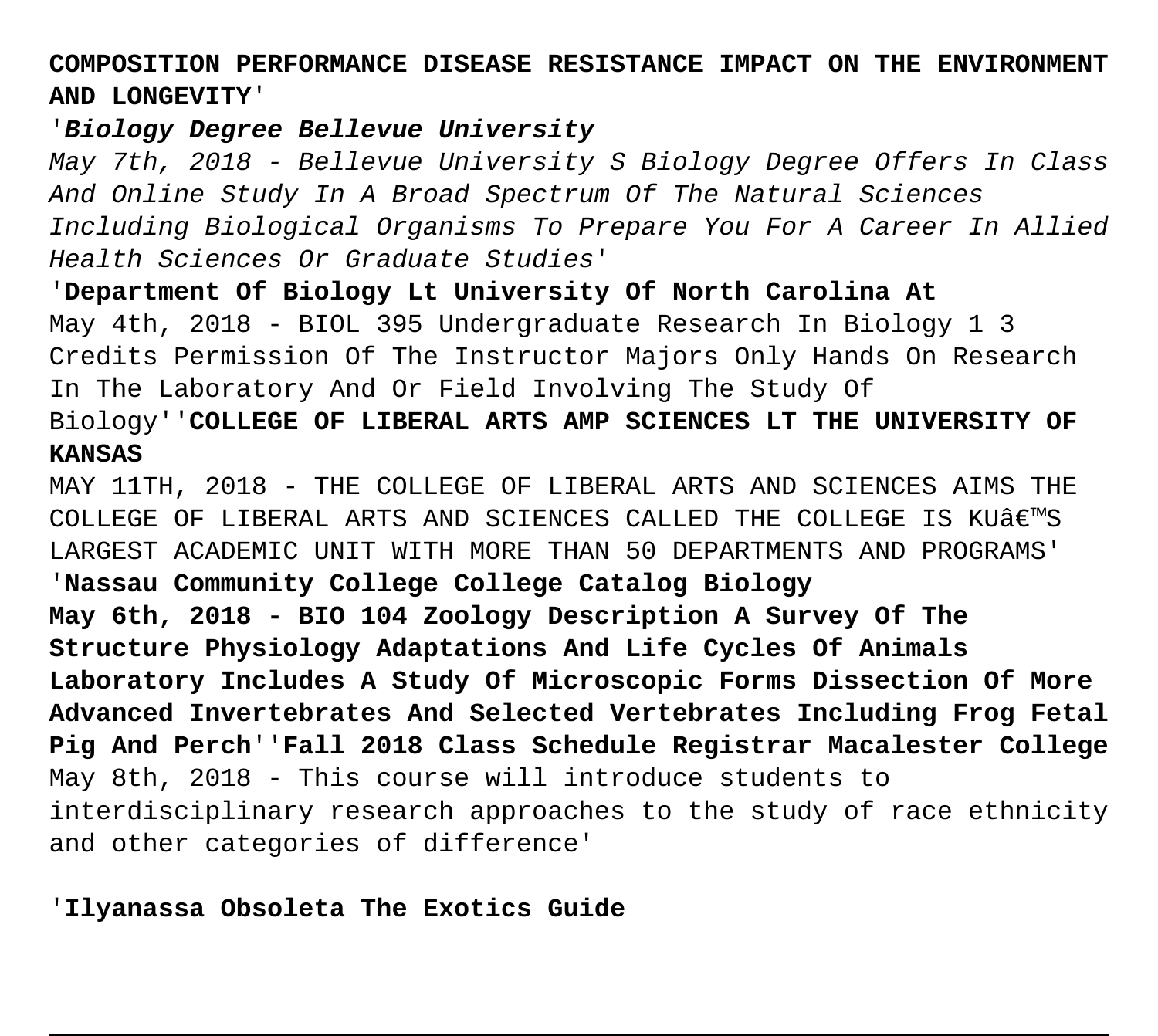May 8th, 2018 - Ilyanassa Obsoleta Say 1822 Eastern Mudsnail Common Mud Snail Eastern Mud Whelk Mud Dog Whelk Black Dog Whelk Worn Out Dog Whelk Eastern Mud Nassa Mud Basket Sna'

#### '**Course Descriptions Undergraduate Catalog 2014 2016**

May 8th, 2018 - Arabic Course Descriptions Two one hour language laboratory periods weekly are

required in each four hour course one of which is a concurrent lab class enrollment' '**los rios community college district**

may 10th, 2018 - prerequisite none hours 162 hours lab description independent study is an opportunity

for the student to extend classroom experience in this subject while working independently of a formal

classroom situation''**COURSE DESCRIPTIONS GRADUATE CATALOG 2013 15 SAM**

MAY 7TH, 2018 - THE COURSE DESCRIPTIONS SECTION OF THE SHSU GRADUATE CATALOG 2013 2015 PROVIDES